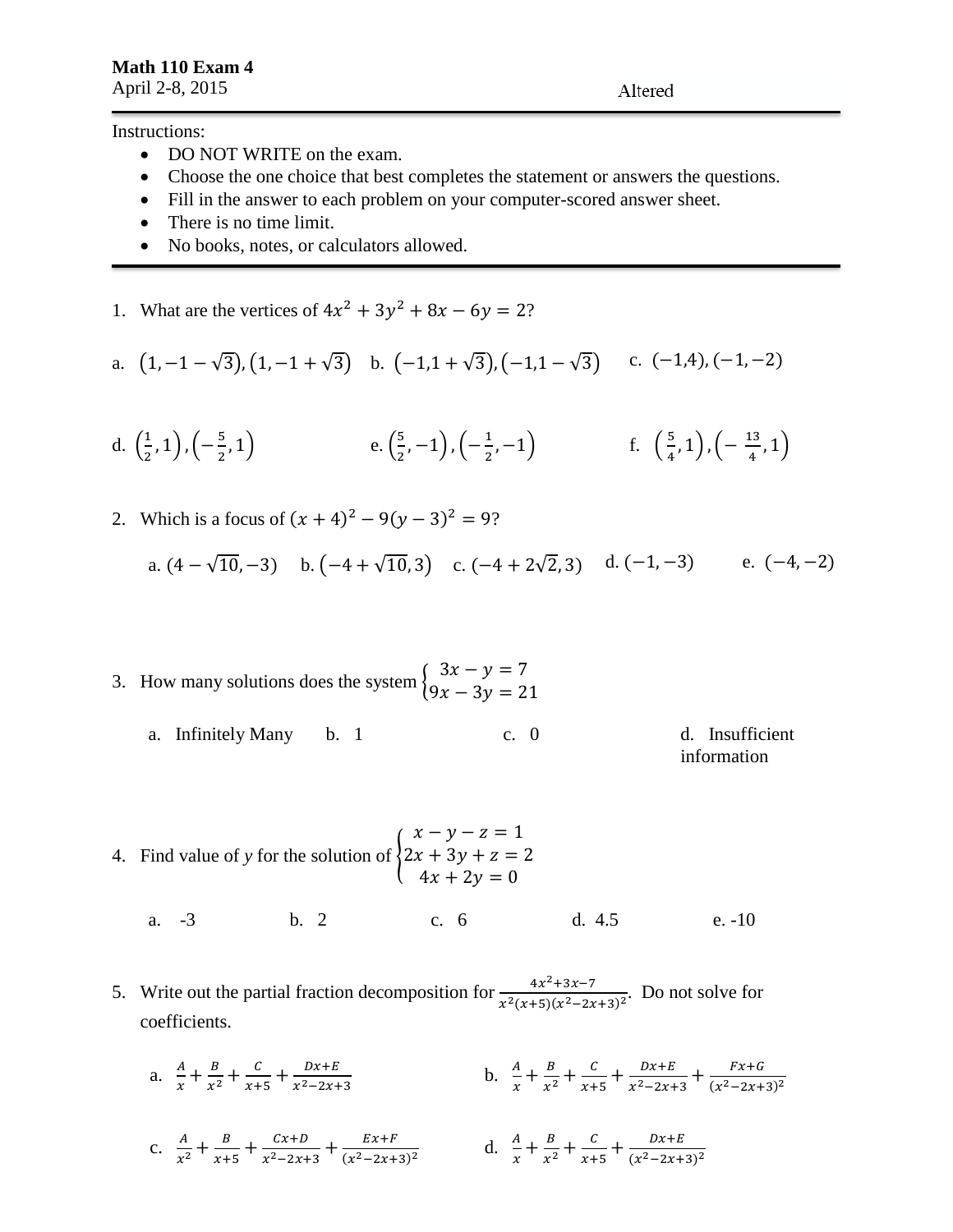- 6. If  $n(A \cup B) = 50$ ,  $n(A \cap B) = 10$ , and  $n(B) = 20$ , find  $n(A)$ .
- a. 30 b. 10 c. 20 d. 40
- 7. Find the sum of  $7 + 12 + 17 + \cdots + 102$ . a. 1090 b. 2071 c. 1092 d. 2080 e. None of the above.

8. What is the 18<sup>th</sup> term of the sequence 
$$
\{a_n\} = \{\frac{2n-3}{4n}\}
$$
  
a.  $\frac{1}{2}$   
b.  $\frac{11}{24}$   
c.  $\frac{15}{72}$   
d.  $\frac{11}{12}$   
e.  $\frac{33}{4}$   
f.  $\frac{31}{72}$ 

9. Find the asymptotes of the hyperbola:

$$
y^{2} - 4y - 4x^{2} + 8x = 4
$$
\n
$$
ay = \frac{1}{4}x + \frac{9}{4}
$$
\n
$$
y = -\frac{1}{4}x + \frac{7}{4}
$$
\n
$$
x = -2x + 4
$$
\n
$$
by = -2x + 4
$$
\n
$$
by = -2x + 4
$$
\n
$$
y = -\frac{1}{2}x + \frac{5}{2}
$$
\n
$$
y = -\frac{1}{2}x + \frac{3}{2}
$$
\n
$$
by = -4x - 2
$$
\n
$$
y = 4x + 6
$$
\n
$$
y = -\sqrt{2}x + 3
$$
\n
$$
y = -\frac{\sqrt{2}}{4}x - \frac{3}{2}
$$
\n
$$
y = -\frac{\sqrt{2}}{4}x - \frac{1}{2}
$$

10. Which type of conic section is  $2x^2 + 3y^2 - 8x + 6y + 5 = 0$ 

a. Circle b. Parabola c. Ellipse d. Hyperbola e. Not a Conic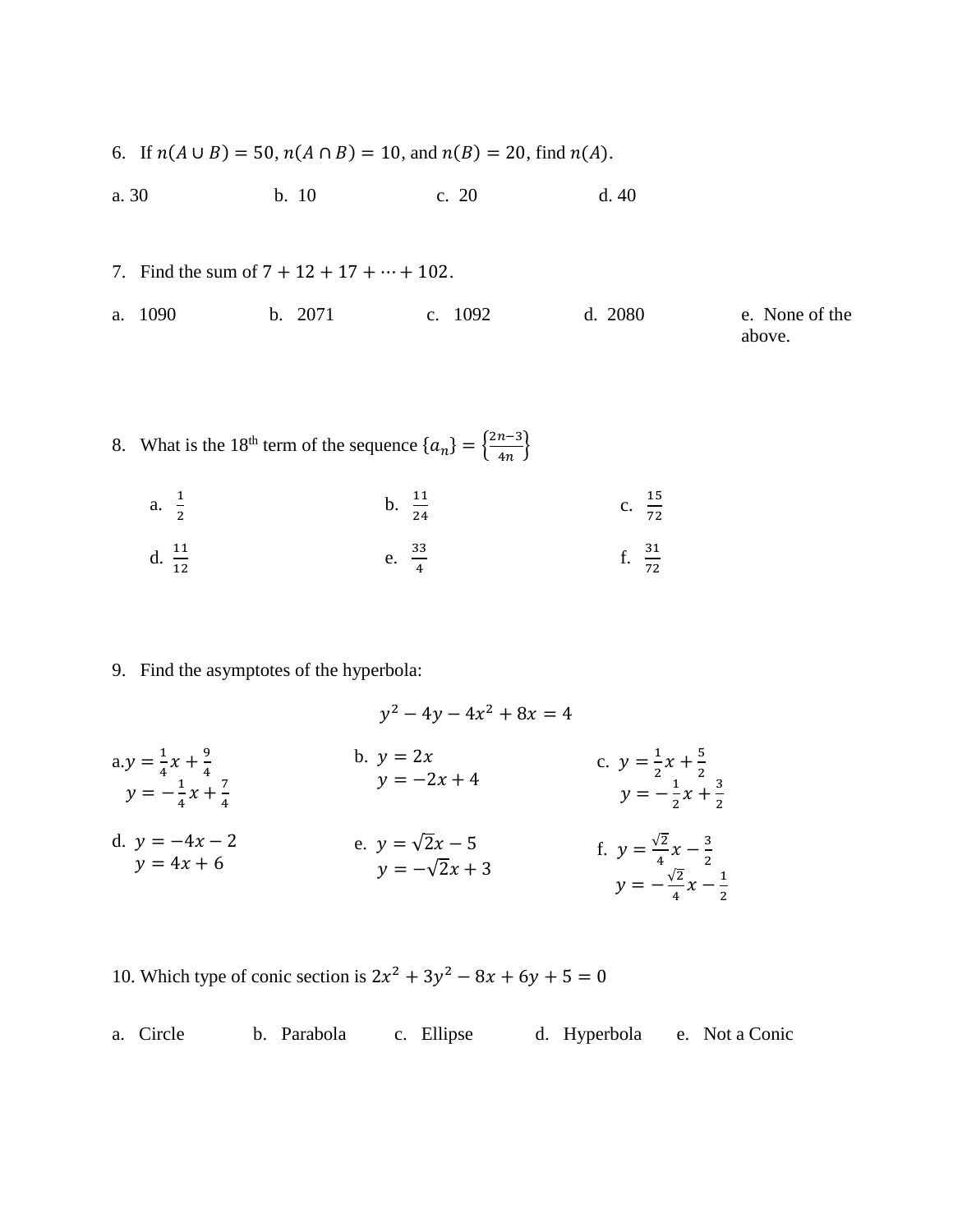- 11. Notice that  $7.27272727... = 7.2 + 0.072 + 0.00072 + 0.0000072 + ...$  Use this fact to write  $\sigma$ <sup>272</sup>
	- a.  $\frac{231}{22}$ 33 b.  $\frac{727}{99}$ c.  $\frac{81}{14}$ 11 d.  $\frac{80}{11}$ e.  $\frac{239}{22}$ 33 f. None of the above.
- 12. Find the sum of the coordinates of the solution of the system of equations:

$$
\begin{cases}\n2x - 3y = -1 \\
10x + y = 11\n\end{cases}
$$
\na.  $-\frac{23}{28}$ \nb. 11\nc.  $-\frac{4}{3}$ \nd. 0\ne. 2

- 13. The partial fraction decomposition of  $\frac{x+1}{x(x-2)}$  is  $\frac{A}{x} + \frac{B}{(x-2)}$  $\frac{b}{(x-2)}$ . Find the value of *A*.
	- $a. \frac{3}{4}$  $\frac{3}{4}$  b.  $-\frac{7}{6}$  $\frac{7}{6}$  c.  $-\frac{1}{2}$  $rac{1}{2}$  d.  $-\frac{3}{4}$  $\frac{3}{4}$  e.  $-\frac{1}{6}$ 6
- 14. Find the number of solutions of the system of equations:

$$
\begin{cases}\nx^2 + y^2 = 4 \\
y = x^2 - 9\n\end{cases}
$$
\na. 4\nb. 3\nc. 2\nd. 1\ne. 0

2

 $\frac{25}{2}$   $\sqrt{2}$   $k$ 

15. Find and simplify the sum of

$$
\sum_{k=1}^{\infty} \left(\frac{1}{3}\right)
$$
\na.  $\frac{2}{3} \left(1 - \left(\frac{2}{3}\right)^{25}\right)$  b.  $\frac{25}{2} \left(\frac{2}{3} + \left(\frac{2}{3}\right)^{25}\right)$  c.  $\frac{1}{1 - \left(\frac{2}{3}\right)^{25}}$  d.  $2 \left(1 - \left(\frac{2}{3}\right)^{25}\right)$  e. 3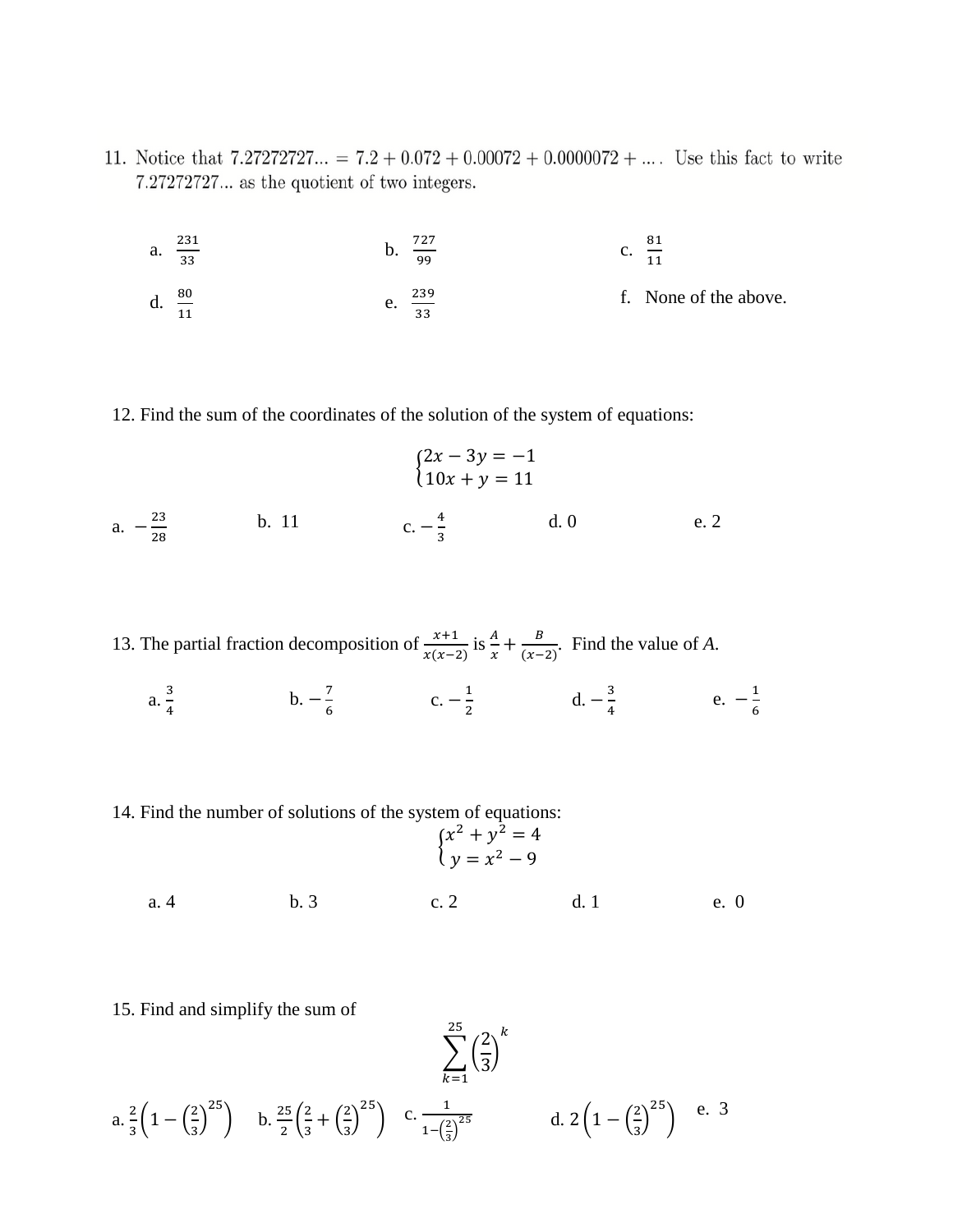16. Find the largest *x*-value that is part of a solution of the system  $\begin{cases} x^2 - 4y^2 + 7 = 0 \\ 2x - 3 = 24 \end{cases}$  $3x^2 + y^2 = 31$ 

a. 
$$
\sqrt{11}
$$
 b. 2 c.  $\frac{51}{13}$  d.  $\frac{119}{13}$  e. 3

17. Find the sum:

$$
\sum_{k=1}^{25} 3k - 7
$$

a. 1775 b. 800 c. 2918 d. 150 e. 1600

18. If  $A = \{1, 3, 5, 7, 9\}$ ,  $B = \{1, 5, 6, 7\}$ , and  $C = \{1, 2, 4, 6, 8, 9\}$ , what is  $(A \cap B) \cup C$ ? a. {1,2,3,4,5,6,7,8,9} b. {1} c. {1,2,4,5,6,7,8,9} d.  $\{3\}$  e.  $\{1,6,9\}$  f. None of the above

- 19. Find the 5<sup>th</sup> term of the series  $\{a_n\} = \left\{\left(\frac{2}{3}\right)^n\right\}$  $\left(\frac{2}{3}\right)^n$ a.  $\frac{64}{700}$ 729  $b. \frac{16}{243}$ c.  $\frac{16}{21}$ 81 d.  $\frac{32}{729}$ e.  $\frac{32}{348}$ 243 f.  $\frac{64}{243}$
- 20. Assume  $1^3 + 2^3 + 3^3 + \dots + n^3 = \frac{1}{4}$  $\frac{1}{4}n^2(n+1)^2$  is true for all *n*. If  $(n+1)^3$  and  $(n+2)^3$ are added to the left side, what is the new value of the right side.
	- a.  $\frac{1}{4}$  $\frac{1}{4}(n+1)^2(n+3)^2$  b. $\frac{1}{4}n^2(n+2)^2$ c.  $\frac{1}{4}$  $\frac{1}{4}(n+2)^2(n+3)^2$ d.  $\frac{1}{4}(n+1)^2(n+3)^2$  e.  $\frac{1}{4}$  $\frac{1}{4}(n+1)^2(n+2)$ f. Not Enough Information